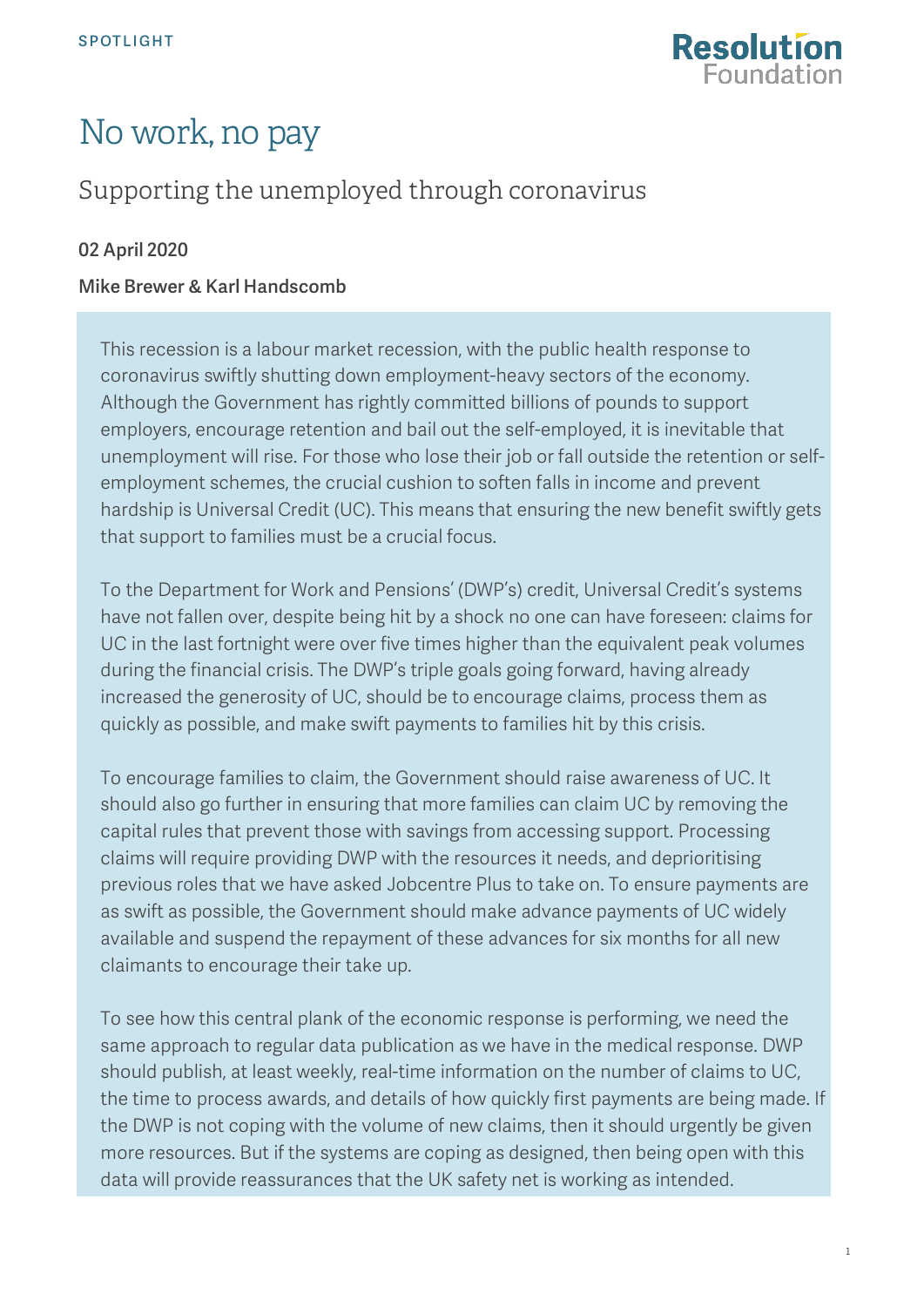

#### Despite the extraordinary new systems to support employees and the self-employed, Universal Credit is being hit by an economic shock no one could have foreseen

In the past two weeks, the Government has – quite rightly – announced billions of pounds of financial support for businesses and individuals in the face of the coronavirus crisis. This is money well spent, because putting the economy on life support today will mean a better recovery in the future. These include [government-backed loans or grants for certain](https://www.businesssupport.gov.uk/coronavirus-business-support/)  [businesses,](https://www.businesssupport.gov.uk/coronavirus-business-support/) a [job retention scheme](https://www.resolutionfoundation.org/publications/next-steps-to-support-family-incomes-in-the-face-of-the-coronavirus-crisis/) for firms who want to furlough their workers for the duration of the crisis, and [a very large package of support for the self-employed.](https://www.resolutionfoundation.org/comment/unprecedented-support-for-employees-wages-last-week-has-been-followed-up-by-equally-significant-and-even-more-generous-support-for-the-self-employed-but-gaps-remain/)

But this recession is going to be a labour market recession, with the public health response to coronavirus shutting down labour-intensive parts of our economy. And we already know that the measures that the Government has announced are not going to be enough to prevent unemployment from rising. This week, the DWP revealed that over five times as many people started a claim for Universal Credit in the last fortnight compared to the peak of successful new claims to Jobseeker's Allowance payments during the financial crisis, as [Figure 1](#page-1-0) shows. People are losing their jobs now, either because firms are already going bust, or because they can't afford to wait for the retention scheme to start making payments. Such is the scale of the shutdown to parts of our economy that it seems likely that the eventual rise in unemployment will be at least as large as, and much swifter than, that seen during the financial crisis, despite the unprecedented schemes put in place to halt its increase.

<span id="page-1-0"></span>Figure 1 **New claims to Universal Credit are almost 700 per cent higher than normal** Fortnightly new claims to Jobseeker's Allowance and Universal Credit: GB



Notes: Universal Credit and Jobseeker's Allowance not directly comparable, because UC includes other new claims. UC figures are not seasonally adjusted. JSA figures have been adjusted to be fortnightly. Latest figures represent the last fortnight of claims submitted rather than successful claims. Other figures represent an average for the given month.

Source: ONS, Nomis; DWP, Stat Xplore; Department for Work and Pensions.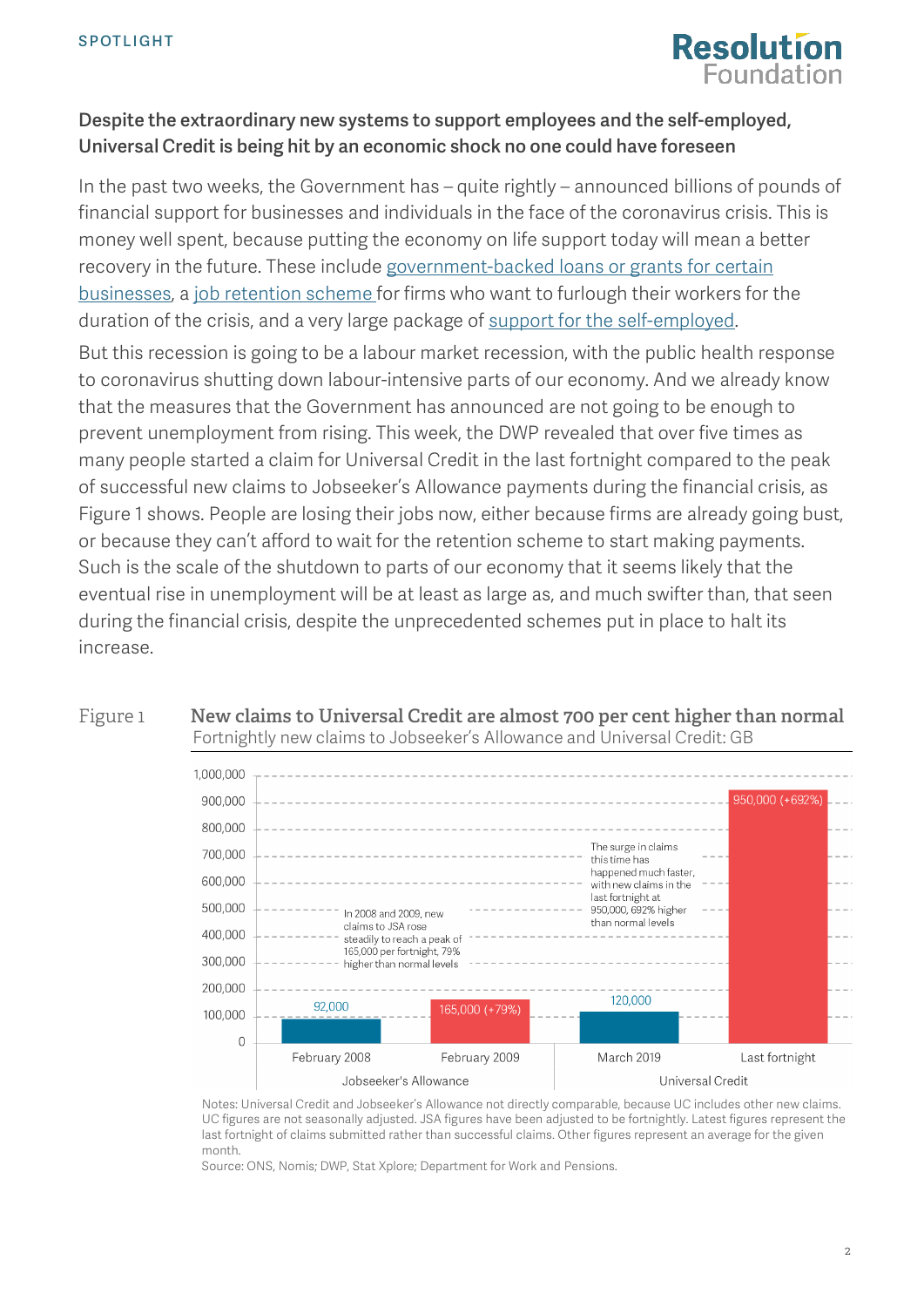

For those made unemployed, those who have had their hours cut but not reduced to zero, and those who otherwise fall outside the scope of the retention scheme and the selfemployment support package, the key cushion to prevent catastrophic falls in income is provided by UC. In months to come it will be important to help these people to find new work, but right now the focus must be on providing financial support to families who have no other means. It is crucial that those in need claim UC and any other benefits to which they are entitled, have their claims processed quickly, and get money into their accounts as soon as possible. How those things can happen is the focus of this note.

#### The Universal Credit system has not fallen over, despite huge volumes of new claims

Alongside the surge in claims for UC over the past two weeks have been stories about [on](https://twitter.com/DawnButlerBrent/status/1242450248171216897?s=20)[line queues to access the DWP's claims system,](https://twitter.com/DawnButlerBrent/status/1242450248171216897?s=20) or to go through the [on-line identify](https://www.computerweekly.com/news/252480546/Huge-queues-for-Universal-Credit-online-applications-due-to-coronavirus-surge)  [verification process](https://www.computerweekly.com/news/252480546/Huge-queues-for-Universal-Credit-online-applications-due-to-coronavirus-surge) (which is provided by external contractors, including the Post Office). The DWP says that it has redeployed civil servants who have worked through weekends to process the extraordinary number of new claims (which will in part reflect the fact that staff numbers at DWP have [fallen by almost 40 per cent](https://www.instituteforgovernment.org.uk/explainers/civil-service-staff-numbers) since 2010). And to the Department's credit, its Universal Credit systems have not failed, despite being hit by a shock no one can have foreseen. Indeed, the fact that UC is much more digital than Jobseeker's Allowance means it is probably better able to cope with these sorts of volumes [\(Box 1](#page-3-0) sets out what is involved in making a claim for Universal Credit).

It is likely that the extremely high levels of new claims during March have been caused mostly by the almost overnight impact of announcing restrictions on businesses and individuals. This should provide some hope that the volume of claims should soon fall from the current unprecedented highs, even if it remains elevated above both normal times or those seen during the financial crisis. But, it would be unwise to be complacent. We are only just [beginning to see the economic effect of coronavirus,](https://www.resolutionfoundation.org/publications/the-economic-effects-of-coronavirus-in-the-uk/) meaning there will be more redundancies and many more UC claims to come. So, the DWP should continue to do what it takes to ensure that people can claim UC as easily, and as quickly, as possible, in particular by continuing to redeploy staff away from lesser priorities. The Department should also be clear that the conditionality regime will not apply, or will be only the very lightest of light touches, for the period during which normal economic life is on hold.

#### The DWP should make claiming an advance payment as easy and as automatic as possible, but also pause the repayment of advances for six months for all new claimants

We know that [many low-income households have no savings and high-interest debt.](https://www.resolutionfoundation.org/publications/an-outstanding-balance/) In such circumstances, asking families to wait five weeks for their first payment risks causing more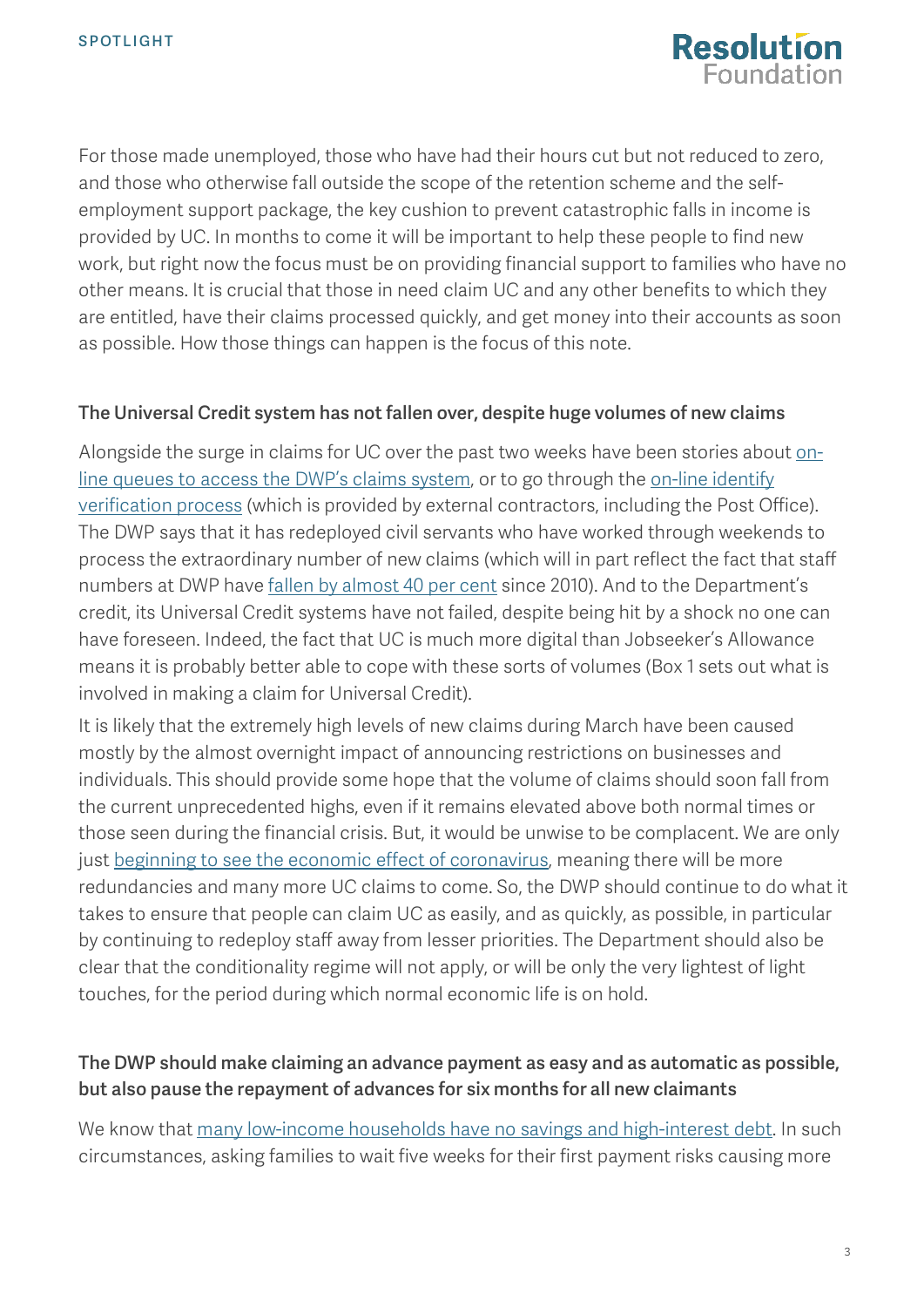

hardship, which is why the Government must continue to support the timely payment of UC advances for new claimants.

As we mention in [Box 1,](#page-3-0) advances can be requested at the time someone initially claims UC and should be paid within a week of completing a claim. But UC advances do have a drawback: they are advances on future entitlements, and must at some point be repaid. The Government announced in the Spring 2020 Budget that it will extend the period over which advances can be repaid to 24 months from October 2021, but it can go further still. At present, claimants can defer repayment of their advance for three months under exceptional circumstances. Given the current crisis is an exceptional circumstance, repayments on all new claims should be paused for six months, to ease the financial pressures that come with unemployment and to encourage those who would benefit from them to take up advances.

#### <span id="page-3-0"></span>**Box 1: Claiming Universal Credit**

Step One: The claimant(s) [complete a claim online,](https://www.gov.uk/universal-credit/how-to-claim) using th[e help to claim service](https://www.understandinguniversalcredit.gov.uk/making-a-claim/before-you-claim/) if necessary, or apply [over the phone.](https://www.understandinguniversalcredit.gov.uk/already-claimed/helpline/)

Step Two: Individuals verify their identity through GOV.UK Verify or over the phone with a DWP advisor. Due to the long call wait times, DWP is actively phoning new customers.

Step Three: Those who need urgent financial support can apply for an advance of up to one month's UC payment online.

Step Four: Claimants will book and attend a new claim interview over the phone. They will agree to search work for work where appropriate (although no sanctions are being issued at present for failing to do so).

Step Five: The UC Award (minus any deductions for advances, overpayments and other debts) is paid five weeks after the initial claim was made. Payments continue every month, taking into account changes in earnings.

This pause in UC deductions should also apply to other categories of debt, including from previous benefit overpayments and rent arrears. The reason is simple: people are unemployed through no fault of their own, and in the current climate it is difficult to find new work, so they should not be financially penalised during this period. Those with mortgages are able to suspend payments until the pandemic is over, and firms have access to interestfree loans: UC claimants requiring a benefit advance should be treated no differently.

### After big increases in Universal Credit generosity, making many more families entitled to receive some support, the Government now needs to raise awareness

The changes to benefits announced since the 2020 Spring Budget are estimated to have cost the Government £7 billion over the next year. As well as the increase in the standard allowance by £1,040 per year, which extends the range of income within which people can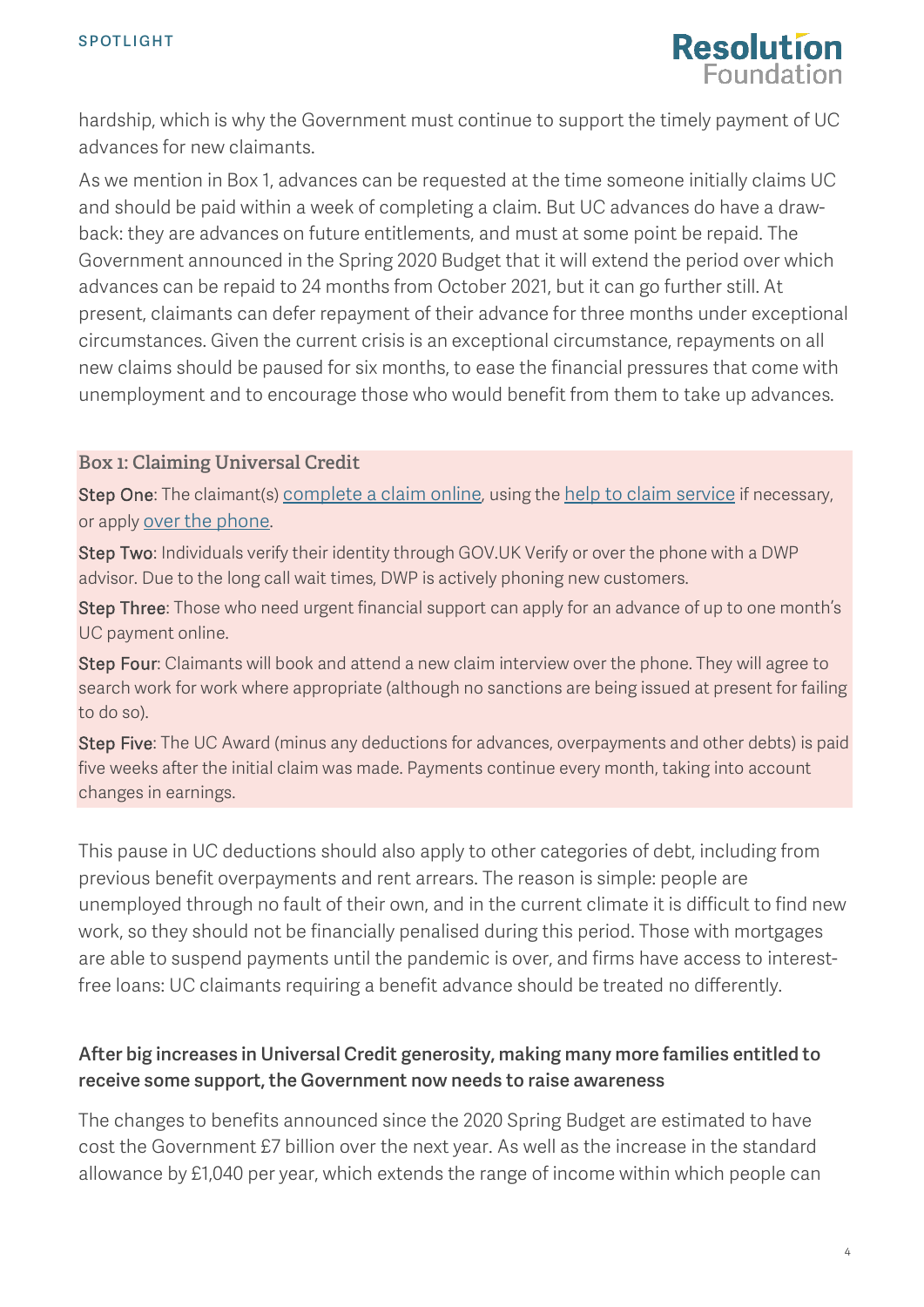

receive UC by £1,650, the Government has made the support for renters within UC more generous, [especially in areas which have experienced](https://www.resolutionfoundation.org/comment/key-take-aways-chancellors-package-of-measures-to-support-workers-coronavirus-crisis/) rapid growth in rents since 2012. The Government has also made UC much more useful for the self-employed, by [scrapping the](https://www.resolutionfoundation.org/comment/key-take-aways-chancellors-package-of-measures-to-support-workers-coronavirus-crisis/)  [minimum income floor.](https://www.resolutionfoundation.org/comment/key-take-aways-chancellors-package-of-measures-to-support-workers-coronavirus-crisis/) Despite the record number of new claims to UC, it is possible that many households are unaware of the support available, particularly those who are in work. We don't have official estimates of take-up rates for UC, but the [latest estimates of Housing](https://www.gov.uk/government/collections/income-related-benefits-estimates-of-take-up--2)  [Benefit take-up](https://www.gov.uk/government/collections/income-related-benefits-estimates-of-take-up--2) show that around 17 per cent of those entitled did not claim and 11 per cent of families with children [entitled to Working Tax Credit](https://www.gov.uk/government/statistics/child-benefit-child-tax-credit-ctc-and-working-tax-credit-wtc-take-up-rates-2017-to-2018) did not claim either. The Government should therefore be promoting awareness of UC, and making clear that it is the third pillar of its package to support family incomes alongside the job retention scheme and the selfemployment support package.

#### The Government should soften the impact of means-testing so that Universal Credit can act as a universal safety net

Like most means-tested benefits, entitlements to UC are assessed against both family income and savings, with payments reduced if a family has savings above £6,000, and falling to zero for those with more than £16,000 put aside. This means that a worker who has high levels of savings may not be able to access UC at all if they are made redundant (or if their self-employed business collapses and they cannot access the new support scheme for the self-employed). Again, at a time where many are experiencing income shocks through no fault of their own, this unfairly affects families who have been made unemployed, cannot find new work, and will see their hard-earned savings reduced. As an example, consider a family with two young children that has saved £24,000 or more to use as a deposit for a house. Under the current rules, they would be disentitled to a UC award of around £1,400 per month (based on typical housing costs). If the coronavirus restrictions continue for the next six months, and both parents are unable to find work, this family would have to use £8,000 of its savings to compensate for the lack of any UC award.

Within UC, the Government could limit, or temporarily suspend, the so-called capital test. Scrapping this test entirely would bring UC into line with the legacy system of tax credits, in which entitlements do not depend directly on capital at all. Although the UC IT systems would take a considerable amount of time to formally operationalise a suspension of the savings means-test, the Government could legislate to allow both claimants and Jobcentre Plus staff to say that a family has zero savings, whatever their actual savings levels.

#### To see how this central plank of our economic response is performing, we need the same approach to regular data publication as we have with the public health response

The recommendations set out above will ensure that Universal Credit delivers the support that many families will need. Alongside those, it is essential that DWP publishes real-time